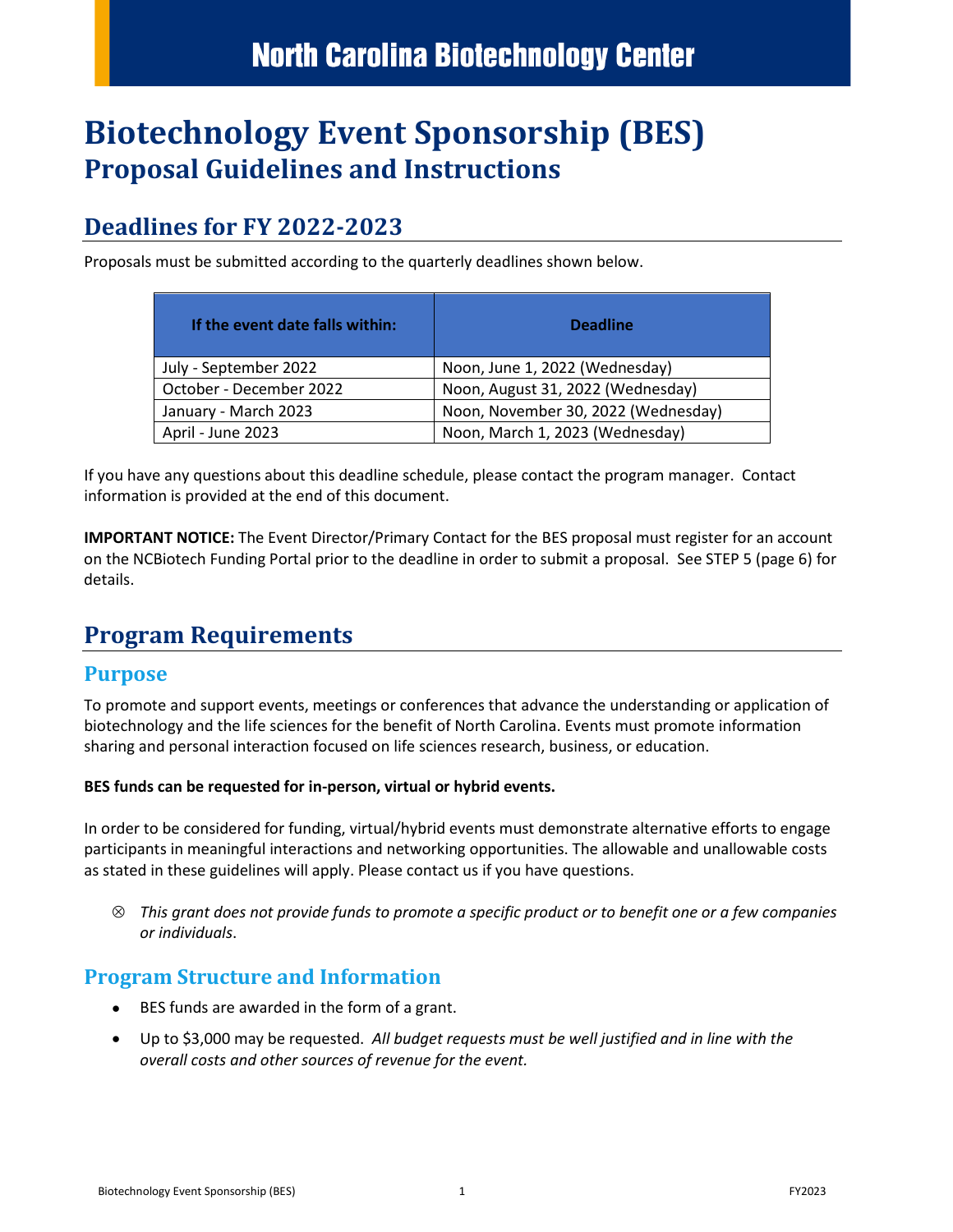- Other significant support for the event is expected in addition to NCBiotech funds. *A BES grant is not intended to be the sole source of funding for an event.*
- Actual award amounts are based on availability of funds and may be less than the amount requested.
- BES grants cover direct event costs as outlined in Step 3 (page 5) under allowable and unallowable requests.
- Grant funds are disbursed directly to the applicant organization and must be used solely to support the event outlined in the BES application.
- Grant funds are paid after receipt of required reports and invoice(s) at the end of the event.
- Any previous NCBiotech grant for the event **must be closed** prior to submitting a new proposal.
- Contact the *[Contracts and Grants](mailto:contracts_grants@ncbiotech.org)* staff if you have questions about an existing award.
- Rental fees for the Conference Center at NCBiotech are not allowable under the BES program.

### **Eligibility**

Any North Carolina-based non-profit organizations or institutions hosting events being held in North Carolina related to the life sciences.

If you have questions, use the contact information at the end of this document to request a consultation on eligibility.

Please note that an NC chapter of a national organization must have its own independent registration (tax ID number) as a non-profit entity within the State of North Carolina.

# **Preliminary Consultation**

If you have questions about your proposal or wish to request a consultation, use the contact information at the end of this document.

#### **For first time requests, a consultation is strongly advised.**

A preliminary consultation can determine if a meeting qualifies for this grant and provide information on preparing a proposal. Draft proposals and budgets can also be reviewed prior to submission.

### **Review Process**

The review process has several parts:

- Administrative review to ensure the proposed event meets the purpose of the program, the requirements of the grant, and the submission schedule.
- Proposal review and funding recommendation.
- Final review and Center approval.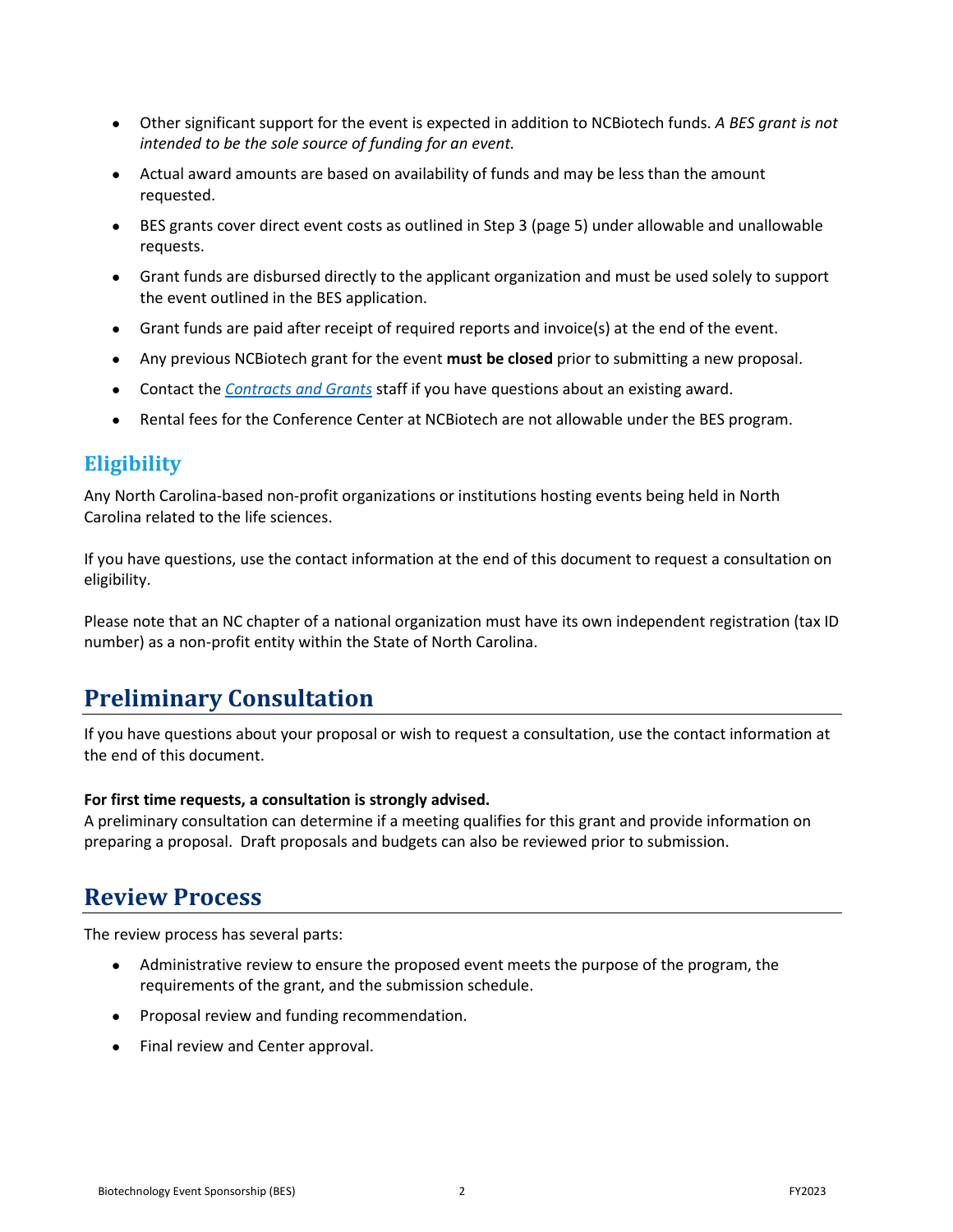# **Courtesy Acknowledgement and Attendee Passes**

Grantees are expected to:

- Appropriately acknowledge the Biotechnology Center's support in printed materials, signage, and publicity. Center logos are available [here.](https://www.ncbiotech.org/transforming-life-sciences/about-us/ncbiotech-logos-and-images)
- Offer complimentary admissions to Biotechnology Center personnel.

# **Grantee Reporting**

A Technical Status Report and a Financial Status Report are required within **60 days** after the funded event. These reports must be submitted along with an invoice in order to release grant funds.

## **Information Release**

It is the policy of the Biotechnology Center to announce awards through press releases and other publications. These communications typically include the Project Title and Public Information Summary that are provided by the applicant with the online application. Events may also be advertised on the Biotechnology Center's [Calendar of Events.](https://www.ncbiotech.org/events) No information is released on proposals not funded.

# **Confidentiality**

The Biotechnology Center will endeavor to maintain the confidentiality of all information provided by the applicant. However, the applicant is responsible for not disclosing any information that should not be reviewed outside of the Biotechnology Center.

# **Application Instructions**

# **Step 1: Read the Guidelines and Instructions**

Thoroughly read the BES Proposal Guidelines and Instructions prior to submitting a proposal. If you have any questions about the program, use the contact information at the end of this document.

# **Step 2: Prepare the Proposal**

Prepare the Proposal as directed below:

### **Proposal Formatting Guidelines**

- Use standard font (such as Times New Roman, Calibri, or Cambria) no smaller than 12 point.
- Page set-up should be for single-spacing on 8½"x11" paper.
- Number each page.
- Margins should be 3/4" to 1".
- Do *not* use logos or letterhead on *any* pages of the proposal.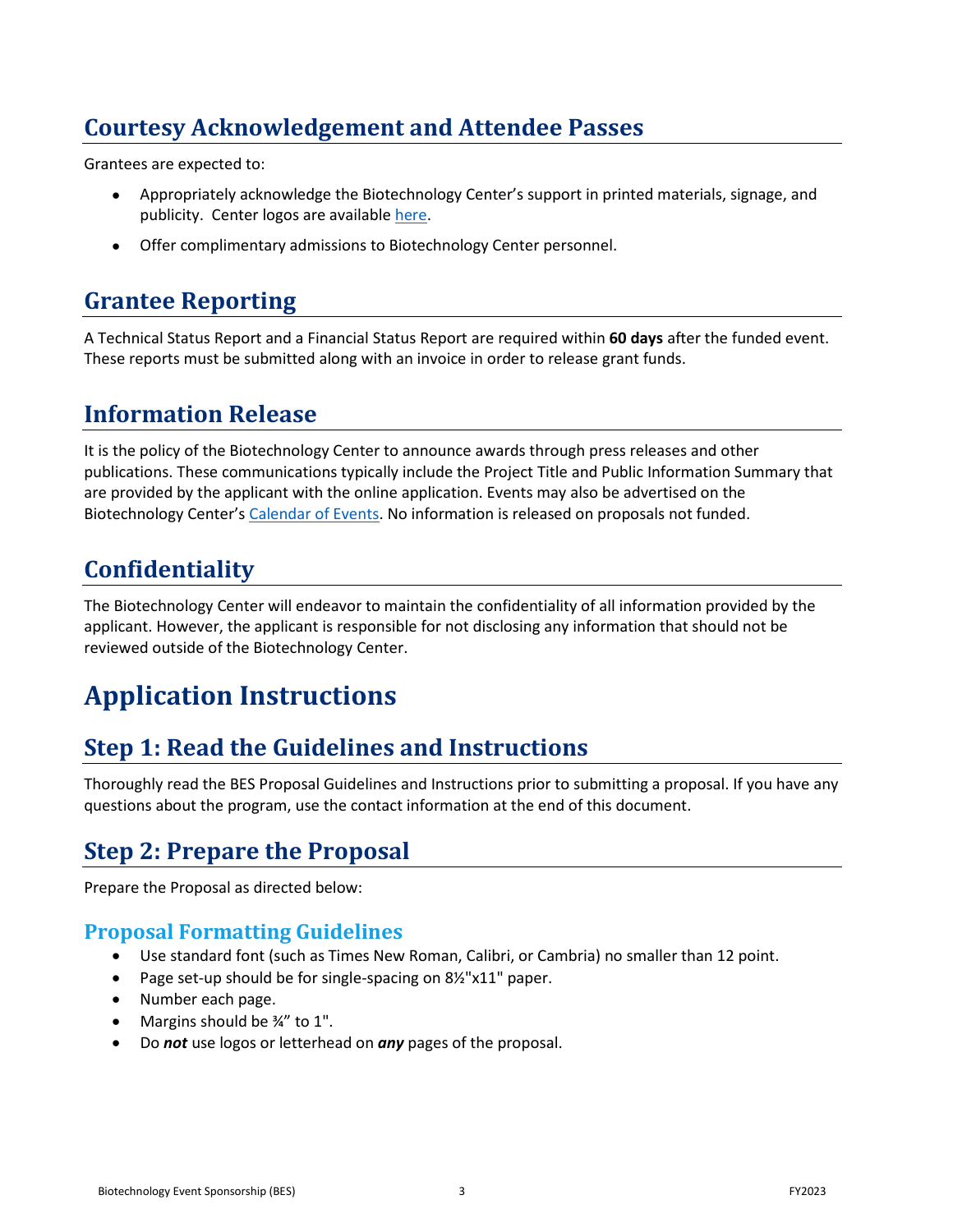### **Proposal Requirements**

The Proposal must include the following information.

• **Title Page** - Include Event Title, Event Organizer(s), Name of Host Organization, and Event Date(s).

#### • **Event Details**

Provide details on the event, **using the numbers and headings below for each section**.

- 1. **Topic(s)** to be the focus of the event.
- 2. **Format** (symposium, conference, workshop, etc; briefly state the types of activities to be included).
- 3. **Event Date** (start and end dates).
- 4. **Location** (site or event venue; if virtual or hybrid, please state the platform to be used).
- 5. **Agenda** including presentation titles (a tentative agenda is acceptable if the full agenda is not available at time of submission).
- 6. **Information about speakers and other program presenters** who have been or will be invited, including:
	- **Projected number of speakers/ presenters.**
	- Types (business persons, scientists, or other types) and selection criteria.
	- Names, titles, organizations, and expertise of invited speakers (please keep this brief; do not include extensive speaker bios). Indicate which speakers are confirmed.

#### 7. **Attendees**

- Types of attendees (business persons, scientists, students, or other types of attendees).
- Total number invited and estimate for actual attendance.
- 8. **Publicity** (how the event will be publicized; include sample announcements/advertising materials, if available).
- 9. **Fees** to be charged to attendees (if none, state there will be no charge).
- 10. **Documents** (if proceedings or documents resulting from the event will be published, describe how they will be distributed and subsequently made available to the public).
- 11. Statement indicating if this is an **annual or recurring event**.

#### 12. **Prior Support**

- State whether the Biotechnology Center has provided prior support for the same or similar event.
- If this is a recurring event that was funded by a prior NCBiotech grant: Include a brief summary (1 paragraph) of the highlights from the most recently funded event.

#### • **Significance**

In one page or less, 1) provide brief background information on the origin and goals of the proposed event and 2) justify its value to the North Carolina life sciences community. *A recap of information already provided in other sections of the proposal are not required for the Significance section.*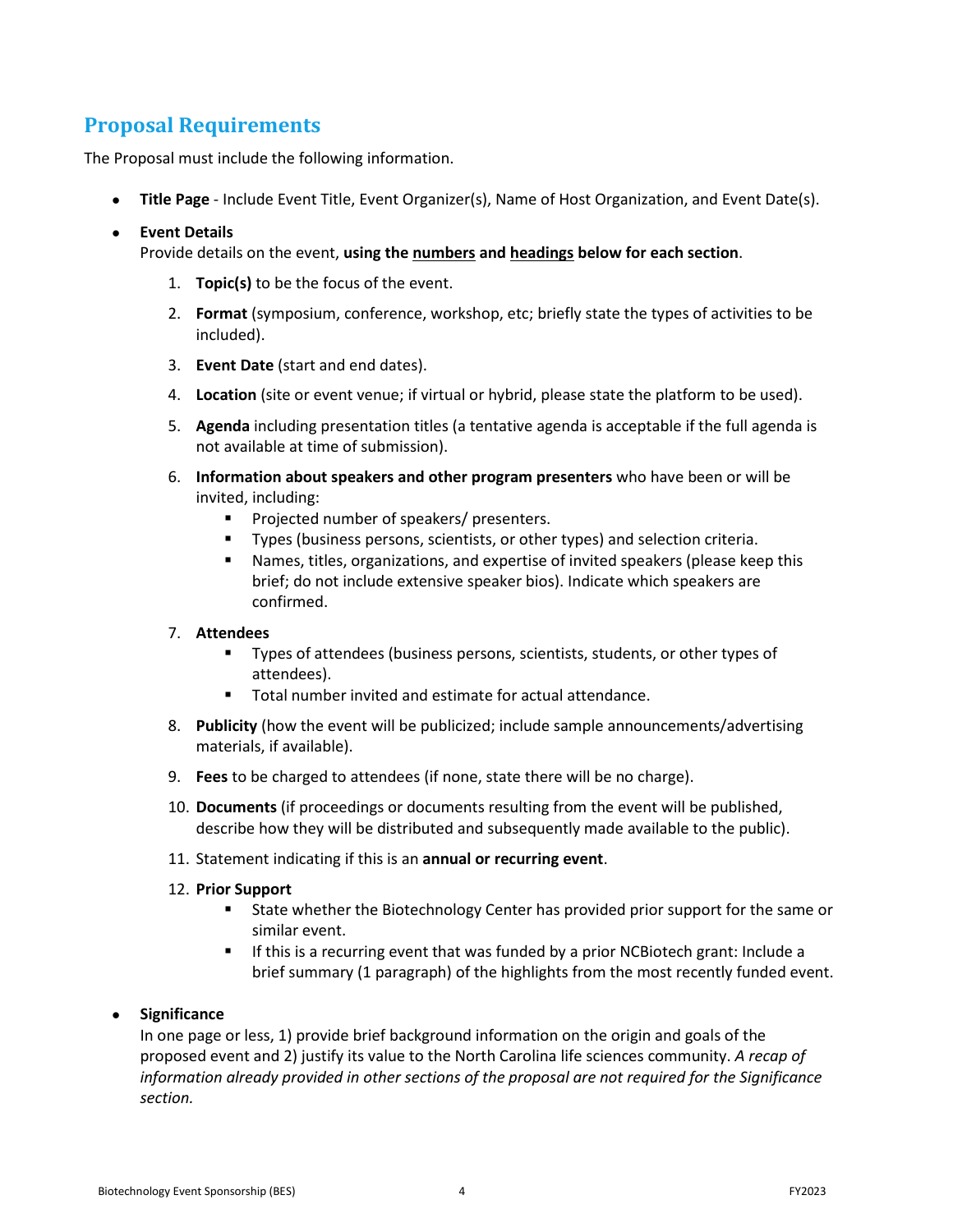#### • **Budget Justification**

Provide an explanation of the budget as follows. See Step 3 for details on allowable and unallowable requests.

- 1. Explain why Center funding is needed to support the event.
- 2. State the total costs of the event.
- 3. Describe the other sources (and estimated amounts) available or anticipated to support the event, including estimated registration fees and other sponsorships.
- 4. Provide an explanation for each budget line, identifying the expenses requested from the Center. *The budget justification must match each item listed on the Budget Form*.
	- If grant funds are requested for a virtual platform and/or technical fees, you must document that these expenses are specific only to the proposed event.
	- **ILEMIZE Speaker transportation and lodging costs (do not list together as "speaker** travel").
	- Printed materials must be well-justified (see the "allowable requests" section).

### **Convert Your Proposal into a PDF Document**

Convert your electronic document directly into a PDF.

⊗ *Do not print and scan the proposal to convert to PDF - this will cause the document to be significantly larger*.

# **Step 3: Complete the Budget**

*You are encouraged to request a consultation on your budget prior to submitting the proposal if there are any questions related to allowable costs.* Use the contact information at the end of this document.

Prepare your Budget using the **BES Budget Form** provided on the [BES webpage.](https://www.ncbiotech.org/funding/grants/biotechnology-event-sponsorship) The Budget is provided in Excel format and **must be converted to a PDF file for submission**.

The title of the event and the name of the Event Organizer **must** be included at the top of the Budget Form.

⊗ *Failure to use the Budget Form provided could result in the administrative declination of the proposal*.

The budget form should include **all costs for the event** as planned, including items covered by other sources of funding.

All funds requested on the Budget Form **must** be justified under the Budget Justification section of your proposal.

#### **Allowable budget request items include:**

• Speaker travel expenses (transportation and lodging expenses only (food per diem allowances will not be provided); itemize transportation and lodging separately on the Budget Form.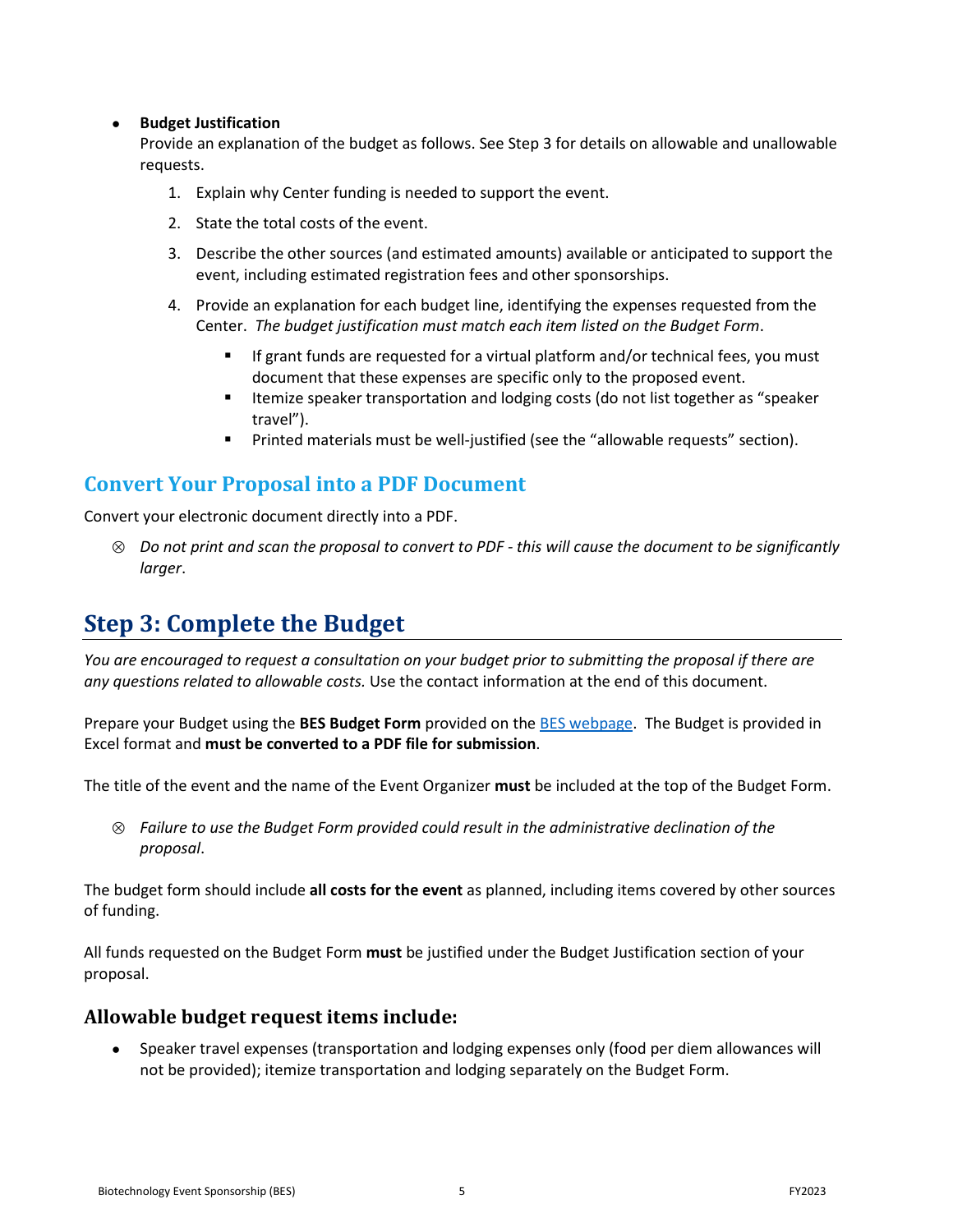*Note: International travel requests must be approved in advance prior to submitting the proposal. Please contact the program manager for more information.* 

- Other direct event expenses such as:
	- o Facilities rental
	- o Virtual platform fees (specific only to the event)
	- o Audio-visual or technical services specific to conducting the event; for virtual events, this might include fees for uploading content or technical management of the virtual platform and the participant experience during the event. *A consultation is recommended if there are any questions.*
	- o Publicity or advertising costs
	- o Event materials and supplies (such as programs, posters, name badges, etc.) this category may also include specific, direct costs for electronic program materials.\*

*\*Efforts to reduce paper use at NCBiotech-funded meetings is encouraged. Budget requests for printed materials should be well justified.*

#### **Unallowable budget request items include:**

- Food or refreshments for event attendees
- Food per diem allowances for speakers
- Registration fees for speakers
- Gifts and/or honoraria for speakers
- Administrative costs
- Fees or costs for programmatic content
- Fees for CEU credits
- Registration software
- Personnel costs or consulting costs
- Prizes, gifts, or stipends for participants
- Costs associated with items, services or supplies that are used primarily outside of the event itself
- Institutional overhead or facilities and administrative costs
- Rental fees for the Conference Center at NCBiotech

### **Step 4: Complete the Cover Sheet**

See the [BES webpage](https://www.ncbiotech.org/funding/grants/biotechnology-event-sponsorship) for the link to Cover Sheet.

The Event Organizer listed on the Cover Sheet should be the same as the person submitting the electronic application.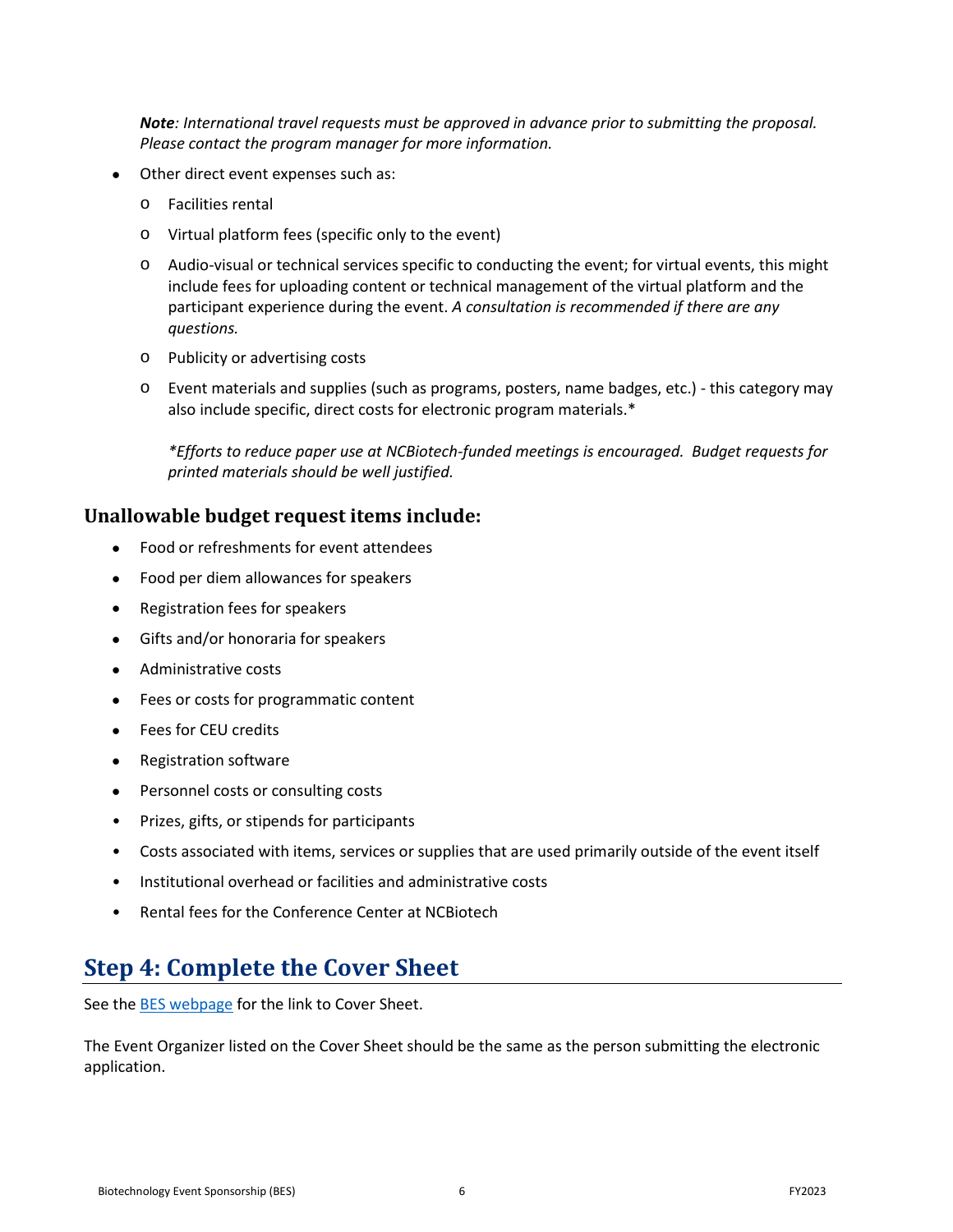This Cover Sheet must be signed by an Authorized Organizational Official (other than the Event Organizer) and attached as a PDF.

# **Step 5: Complete the Online Application Form**

#### **IMPORTANT FIRST STEP:**

- The Event Organizer/Primary Contact for the BES proposal must register for an account on the NCBiotech Funding Portal prior to the deadline in order to submit a proposal [\(https://ncbiotech.fluxx.io\)](https://ncbiotech.fluxx.io/).
- **If you have applied for a grant using the Funding Portal previously** (for any NCBiotech funding program), you do not need to register again.
- The Primary Contact for the proposal (typically the Event Organizer) must submit the proposal through his/her account. The proposal cannot be submitted through an account belonging to administrative or Sponsored Research Office personnel.
- After the registration is completed, log into your Funding Portal account. The BES application form will be located under the "Apply for Funding" folder at the left of the screen. Follow the instructions provided.
- Click [here](https://www.ncbiotech.org/funding/grants/grant-proposal-submission-instructions) for more information on the registration and application process.
	- ⊗ *Proposals sent by e-mail or hard copy will not be accepted.*

### **Step 6: Attach the Required Documents**

Follow the online instructions for attaching the Required Documents. The Proposal, Budget, and Cover Sheet should each be attached as three separate PDF files.

**IMPORTANT NOTE:** Only *ONE* of each of the above file types may be attached to the application for a *total of three attachments***.**

### **Step 7: Review and Submit**

Review and submit your BES application in accordance with the deadline schedule. Submission of your grant application indicates that:

- 1. You have read and understand the information and directions in this Application Package and agree to be bound by the conditions stated herein.
- 2. You release the North Carolina Biotechnology Center from any claim for damages caused by:
	- a. Disclosures required under the provisions of any North Carolina or United States law, statute, or regulation,
	- b. Disclosures made in connection with the North Carolina Biotechnology Center's funding review and approval process,
	- c. Disclosures required by rule or order of any court of competent jurisdiction, or
	- d. Any other non-negligent, inadvertent, unintentional, unknowing, or immaterial disclosure.